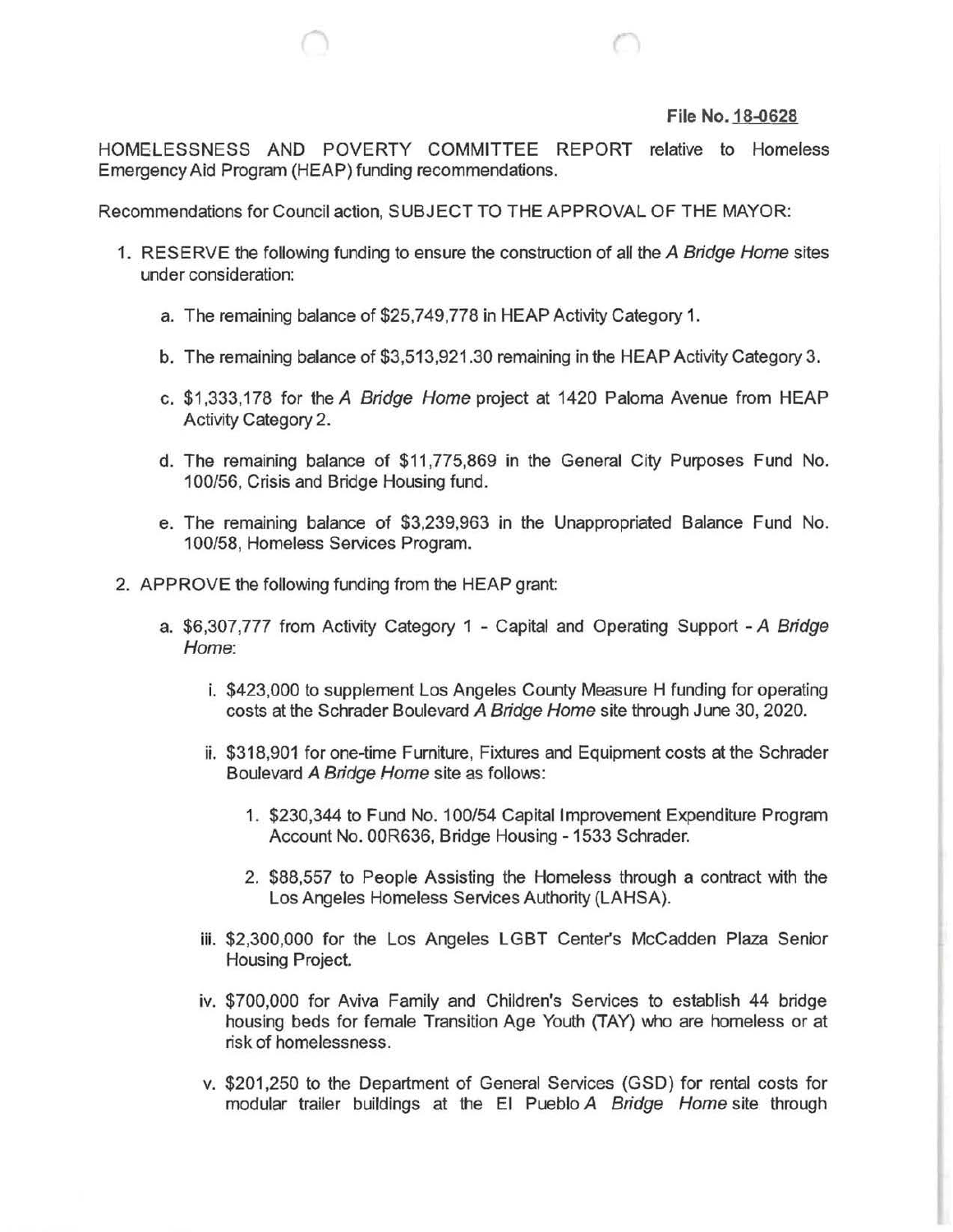September 2021.

- vi. \$75,000 for one-time Furniture, Fixtures and Equipment costs at the El Pueblo A Bridge Home site.
- vii. Establish the A Bridge Home Contingency Fund, in the amount of \$2,289,626, to address unexpected costs associated with A Bridge Home construction and expedite project completion.
- b. \$4,291,696 from Activity Category 2 Capital and Operating Support- Skid Row:
	- i. \$1 ,941 ,296 to continue and expand the Pit Stop Program in Skid Row, including adding one additional site and a dedicated mobile shower.
	- ii. \$350,400 for the Downtown Women's Center to establish 24 overnight shelter beds for women in Skid Row for 12 months.
	- iii. \$2,000,000 to add a new sidewalk sweeping and litter abatement program in Skid Row through June 30, 2020.
- c. \$7,898,325 from Activity Category 3- Capital, Operating, Services Citywide:
	- i. \$4,554,161 to continue and expand the Pit Stop Program in parts of the City outside of Skid Row, including adding five Mobile Pit Stops and mobile shower services through June 30, 2020 (this program expansion will include mobile showers, consistent with Motion [Buscaino - Harris-Dawson]; Council file [C.F.] No. 17-1092-S3).
	- ii. \$400,000 for a modular hygiene trailer at the Council District Two Sherman Way Navigation Center.
	- iii. \$450,000 to continue Multi-Disciplinary Team operations in Council District eight through June 30, 2020.
	- iv. \$340,000 to add a new Multi-Disciplinary Team in Council District Nine for 12 months.
	- v. \$1 ,100,000 for services for homeless families in Council Districts Six and Seven as follows:
		- 1. \$450,000 for North Valley Caring Services for staff and supplies to support navigation and supportive services for homeless families, pursuant to Motion (Rodriguez- Bonin), Council file No. 18-1127.
		- 2. \$650,000 for Los Angeles Family Housing and agency partners, such as North Valley Caring Services to leverage Los Angeles Unified School District, LAHSA, and City resources dedicated case management and coordination services to families living in hotels and motels along Sepulveda Boulevard in Council District 6.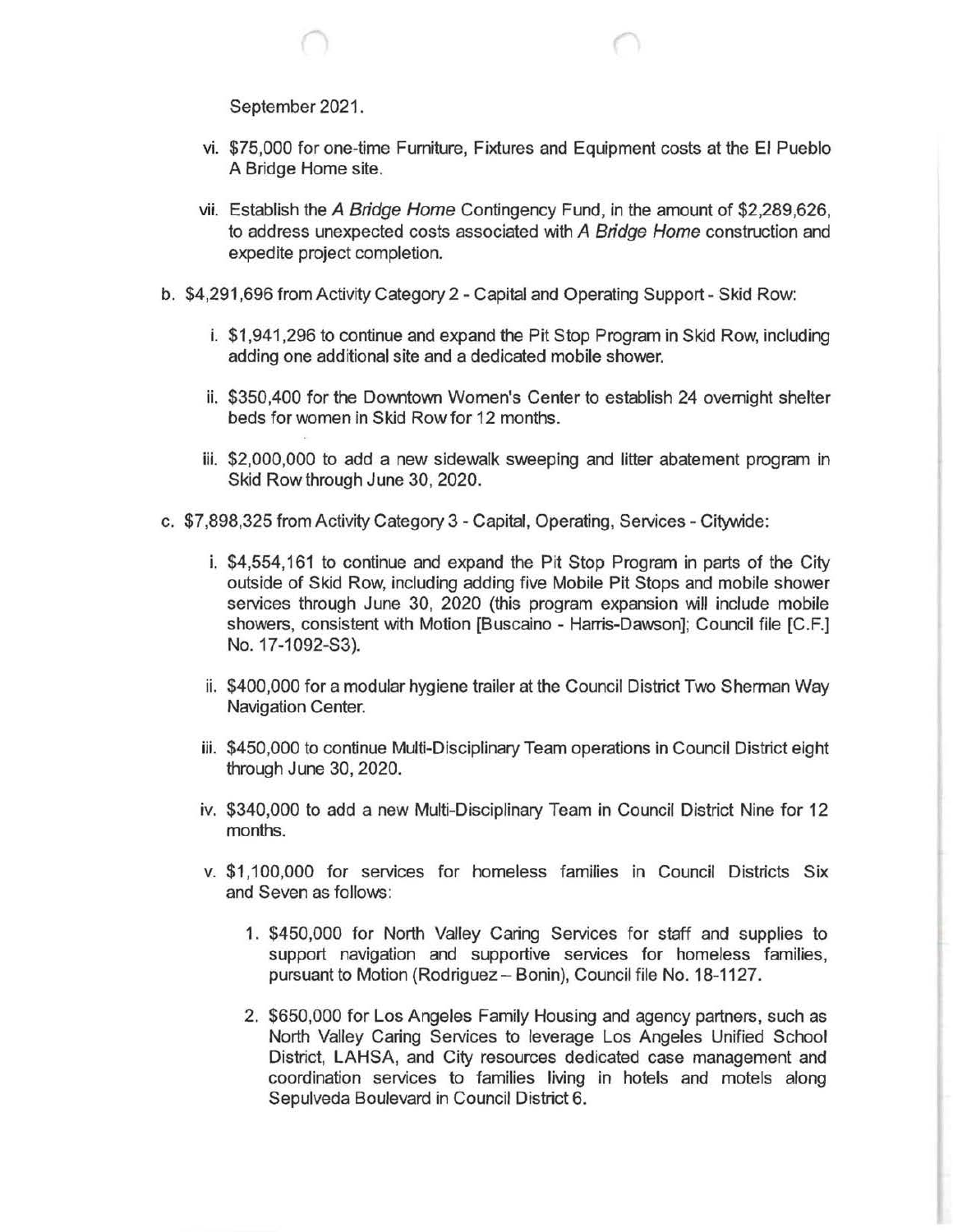- a. Instruct the Los Angeles Homeless Services Authority, with the assistance of the City Homeless Coordinator to report with:
	- i. Recommendations to identify an additional \$450,000 to expand these services to families living in hotels and motels along San Fernando Road and Lankershim Boulevard in Council District 6.
	- ii. Report with strategies, policies, recommendations, and metrics to achieve a goal of getting families out of motels and into stable long term housing.
- vi. \$114,568 to support expanding the capacity of North Valley Caring Services to serve homeless families in Council Districts Six and Seven for 12 months.
- vii. \$540,000 for LAHSA to place eight diversion/rapid resolution specialists at City FamilySource Centers (FSC) for two years.
- viii. \$399,596 for Shower of Hope to expand mobile shower services in Council District 1 from two (2) to five (5) days per weeks.
- d. \$1 ,307, 755 from Activity Category 4 Youth Set-Aside:
	- i. \$1,307,755 for Aviva Family and Children's Services to establish 44 bridge housing beds for female TAY who are homeless or at risk of homelessness.
	- ii. \$325,000 for Venice Community Housing Corporation for a down payment to purchase property currently being leased for the Roots to Grow program.
- e. \$1 ,005,126 from Activity Category 5 -Administrative Costs:
	- i. \$227,056 to LAHSA for costs associated with funds that this agency will administer.
	- ii. \$315,000 to the Board of Public Works to support the administration of the Pit Stop Program and Skid Row sidewalk sweeping program through June 30, 2020.
	- iii. \$164,599 to LAHSA to place eight diversion/rapid resolution specialists at City FSCs for two years.
	- iv. \$253,471 for GSD Construction Forces staff costs for four positions: two Management Assistants; one Senior Administrative Clerk; and one Accounting Clerk to expedite A Bridge Home projects from January 1, 2019 through December 31, 2019. After this time period (beginning January 1, 2020) GSD will absorb these positions by placing them in-lieu of one of the Department's positions.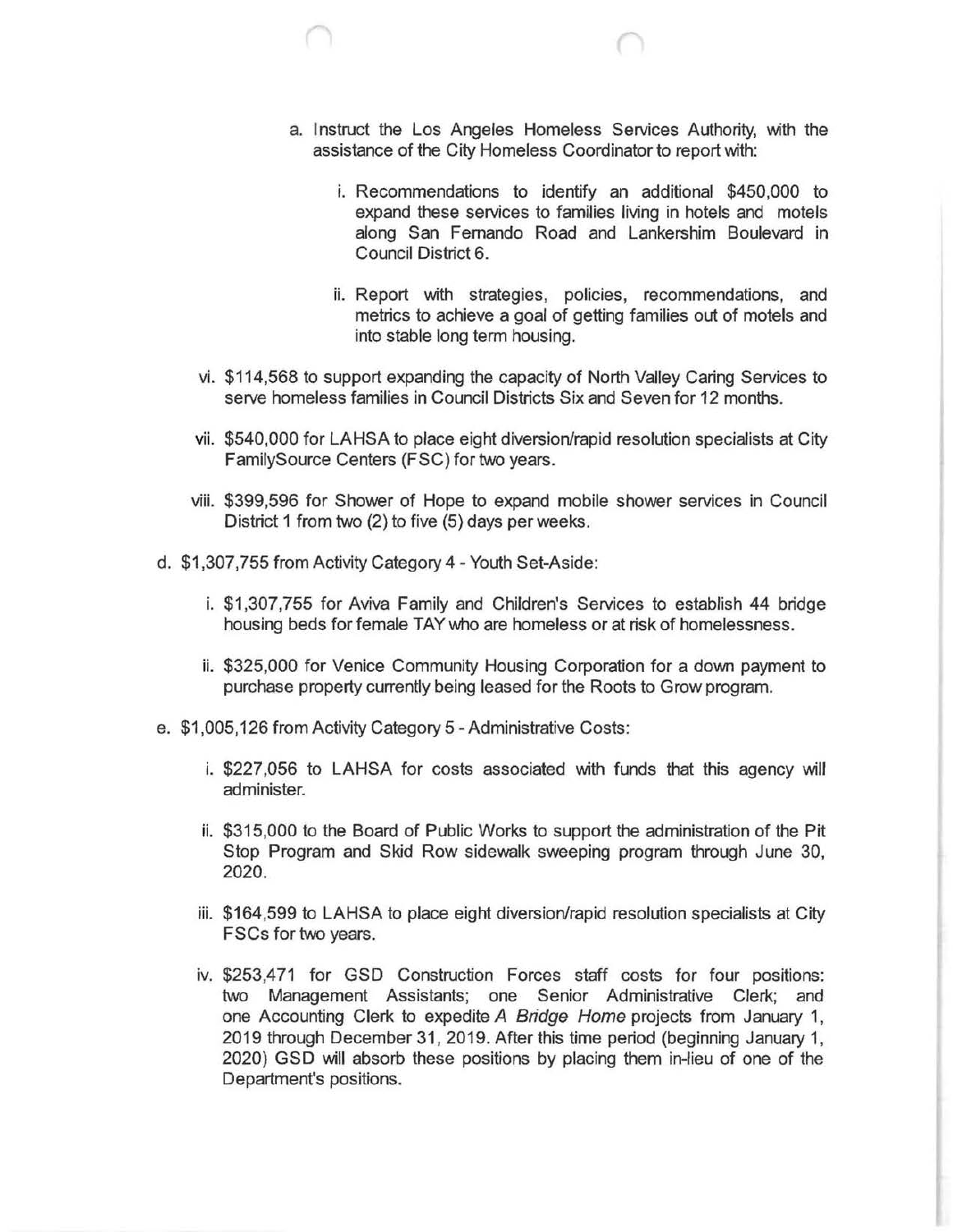- v. \$45,000 to the United Way of Greater Los Angeles for the Homelessness Policy Fellowship Program.
- vi. \$544,000 for the Mayor's Office to support three (3) new positions for two (2) years.
- vii. Transfer the remaining \$2,565,876 from Activity Category 5 to Activity Category 1.
- viii. Transfer the remaining \$2,630,190 from HEAP Category 5 to HEAP Category 1.
- 3. APPROVE \$852,245 from the General City Purposes Fund No. 100/56, Crisis and Bridge Housing, to fund the following:
	- a. \$352,245 to support a contract with Aviva Family and Children's Services to establish 44 new bridge housing beds for female TAY who are homeless or at risk of homelessness.
	- b. \$500,000 to establish a maintenance fund for all A Bridge Home sites for three years.
- 4. Approve the use of \$495,401 in savings from LAHSA's Fiscal Year 2016-17 General Fund allocation to support eight diversion/rapid resolution specialists for two years assigned to the 16 FSCs, based on the number of homeless participants served at each FSC, as reported by FSC operators and Los Angeles Unified School District staff collocated at these centers.
- 5. INSTRUCT the General Manager, Los Angeles Housing and Community Investment Department (HCIDLA), or designee to:
	- a. Execute a new contract with the Los Angeles Homeless Services Authority to be in effect through June 30,2021 to implement the following HEAP programs:
		- i. Downtown Women's Center- \$350,400.
		- ii. The People Concern (A Bridge Home El Pueblo) \$75,000.
		- iii. Los Angeles County Department of Health Services- \$790,000:
			- 1. Continue Multi-Disciplinary Team in Council District Eight- \$450,000.
			- 2. Establish a new Multi-Disciplinary Team in Council District Nine for 12 months- \$340,000.
		- iv. North Valley Caring Services- \$114,568.
		- v. Diversion/rapid resolution specialists at City FSCs- \$1 ,200,000.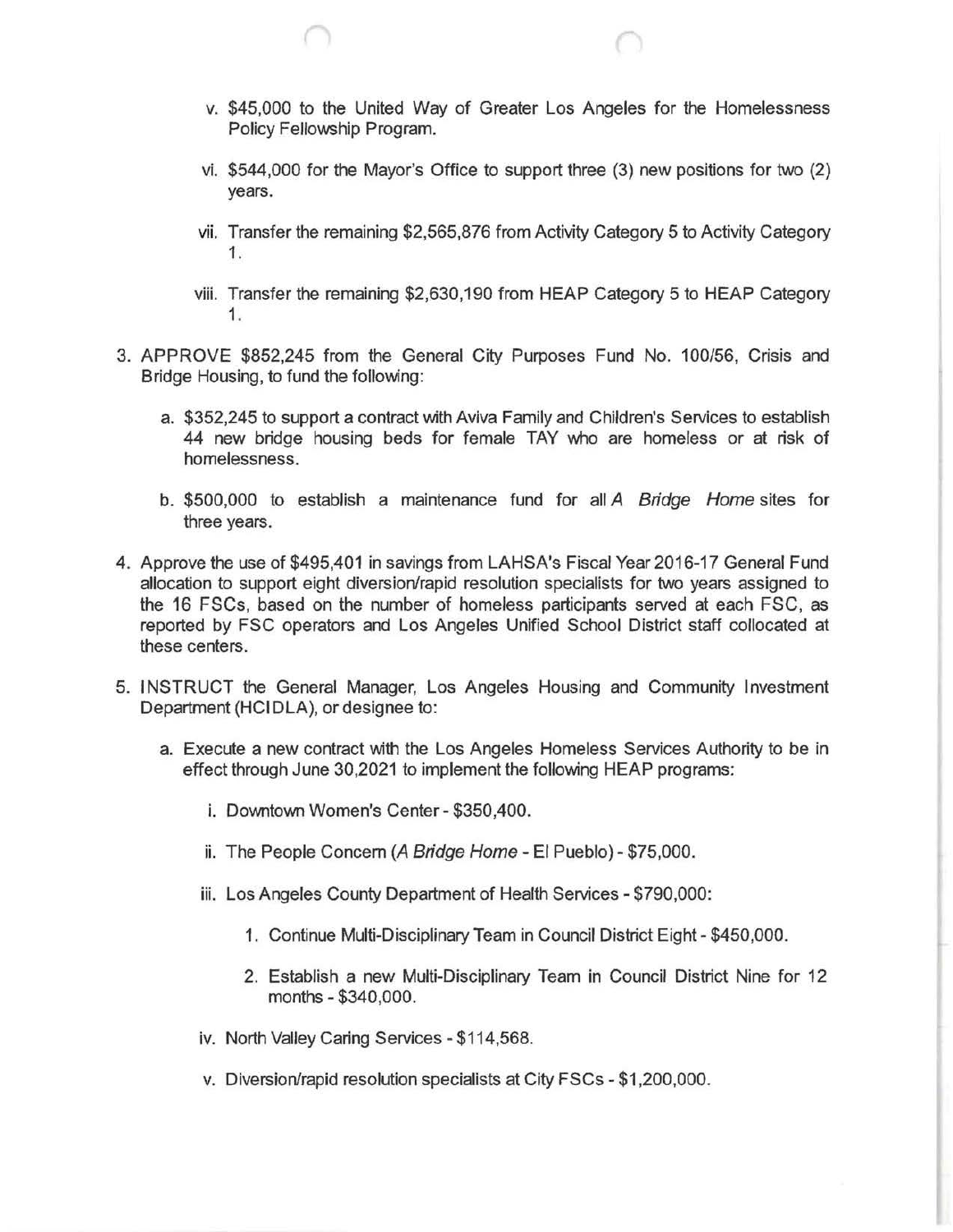- vi. \$227,056 to LAHSA to reflect 5 percent administrative costs for LAHSA to administer programs and contracts described in these recommendations.
- vii. People Assisting the Homeless  $(A \; Bridge \; Home Schrader Boulevant) -$ \$524,881.
	- 1. \$423,000 to supplement Los Angeles County Measure H Service Funding.
	- 2. \$88,557 for Furniture, Fixtures, and Equipment.
- viii. \$1,100,000 for services for homeless families in Council Districts 6 and 7:
	- 1. North Valley Caring Services- \$450,000.
	- 2. Case management and coordination services for families living in hotels along Sepulveda Boulevard in Council District 6 (provider to be determined)- \$650,000.
- ix. Shower of Hope- \$399,596.
- b. Amend the contract with Los Angles LGBT Center to include \$2,300,000 for the McCadden Senior Housing Project.
- c. Additionally the CAO recommends that the HCIDLA be authorized to amend Contract No. C-131969 to add \$495,401 re-appropriated from savings unspent from the City's 2016-17 and 2017-18 General Fund contracts with LAHSA for Homeless Diversion Programs at City FSC's.
- 6. AUTHORIZE the CAO to:
	- a. Execute a contract with Aviva Family and Children's Services in the amount of \$2,360,000 to support the rehabilitation of the building at 1701 Camino Palermo St. to establish 42 bridge housing beds for female TAY who are homeless or at risk of homelessness.
	- b. Execute a contract in the amount of \$45,000 with the United Way of Greater Los Angeles for the Homelessness Policy Fellowship Program.
	- c. Execute a contract in the amount of \$325,000 with Venice Community Housing Corporation to purchase property for the Roots to Grow Program, subject to confirmation of all necessary acquisition financing.
- 7. AUTHORIZE the establishment of the HEAP wait list, Attachment 13 of the Homeless Strategy Committee (HSC) transmittal dated January 10, 2019, (attached to C.F. No. 18- 0628) for funding that may become available.
- 8. AUTHORIZE the Controller to implement the instructions provided in Attachment A of the HSC transmittal dated January 10, 2019 (attached to C.F. No. 18-0628); and,